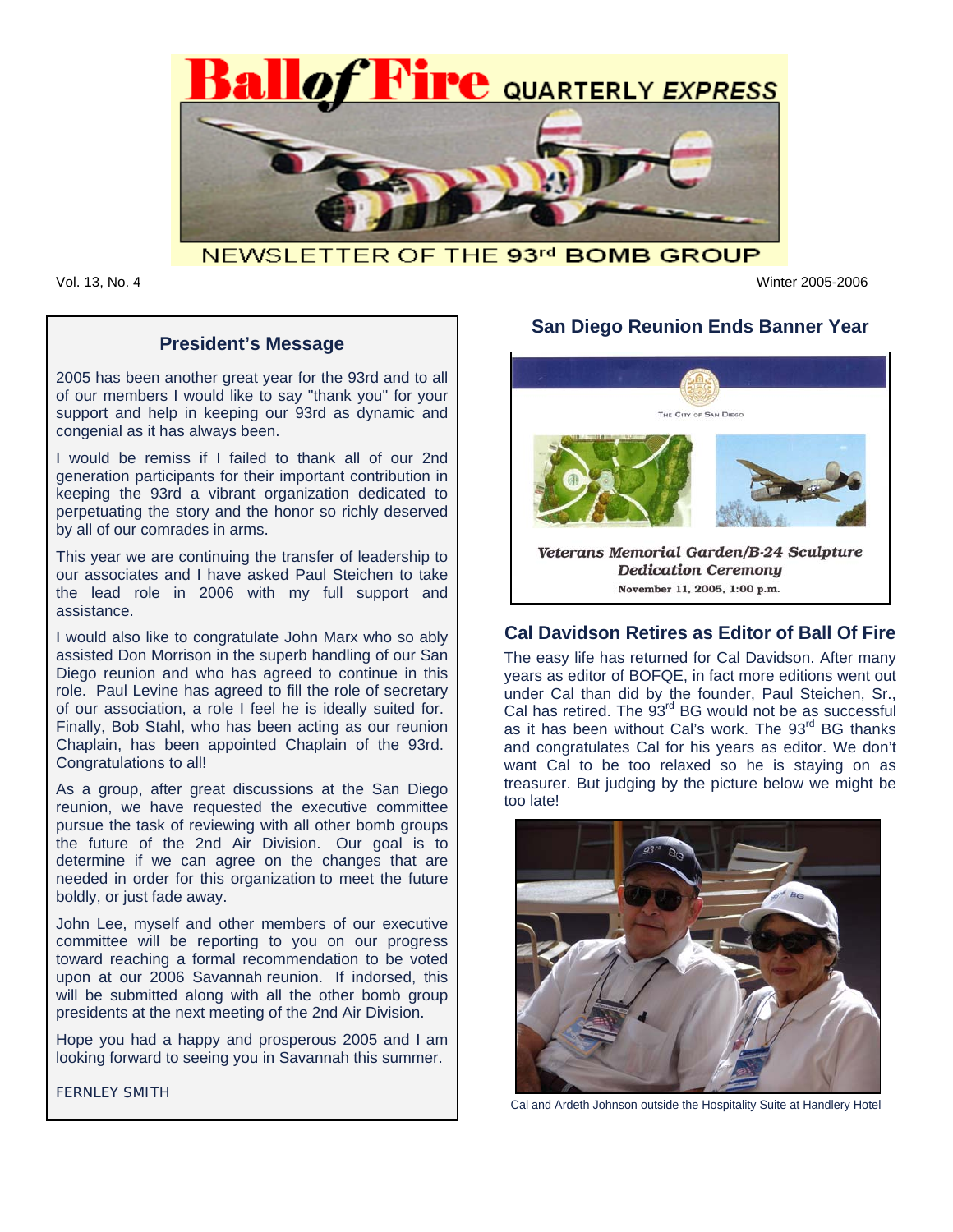# **LETTERS TO THE EDITOR**

#### *Dear Mr. Paul Steichen,*

Regarding the article in the Ball of Fire newsletter Fall 2005 referring to the Ken MacFarland stories by Dale Melin, page seven, first column: I am able to help with the RAF base in England with 'Down' in the name of the station. It was Boscombe Down in Wiltshire, an experimental bombing station.

I am enclosing a copy of the envelope from my then future husband when he was stationed in Africa, approximately Feb 1943. I served with the Women's Auxiliary Air Force (WAAF RAF). I met John when the crew was billeted in the next Quonset hut where I was on duty. He was the crew chief of Liberty Lad. They flew to Boscombe Down to participate in the bombing and target practice. However, the weather was unfavorable to complete their mission at that time.

You will notice on the copy of my envelope that it was censored by 1<sup>st</sup> Lt. W.E. Keefer. John cherished memories of Liberty Lad, also of Paper Doll and all the guys he served with. He spoke fondly of the crew especially Com. Dessert and Ken MacFarland and many that were mentioned in the Ball of Fire newsletters.

John and I were married in May 1943 and spent 63 years together; sadly he passed away June 2004.

Trusting this note will be interesting to you and your staff.

Sincerely,

Norah D. Swindler 6341 Jason Drive Milton, FL 32570

#### *Hi Cal!*

I'd like to inform you of the death of David Phil Jones on  $9/2/05$ . He was with  $409<sup>th</sup>$  BS BG Hardwick and he also taught dancing at the Red Cross on base. Any other information needed I would gladly help you out.

Lester Steves

#### *Dear Mr. Lee,*

I am pleased to inform you of the books which have been purchased in your name for the period 04/05.

Sixty years after the end of hostilities in Europe it is encouraging to note the continuing output of published material on World War II, including two new Second Air Division unit histories.

We have held several events within the Memorial library this year including a special Sunday opening to celebrate VE Day, receptions for former "Land Girl" and

continue to collect World War II reminiscences for the BBC "People's War" website.

Yours sincerely,

Derek Hills Trust Librarian

*(Editor: This letter is from the Librarian at the Memorial Library in Norwich. One of the donated books was The Ploesti Raid by Roger Freeman.)* 

*Paul,* 

Sadly, I must report that Phil Rake informed me that his father George Rake passed away 1-20-06 at 4:20 p.m. He will be missed.

Bill Neumann *(Editor: George was an engineer on Howard Hinchman's crew, 328th Squadron)* 

*Hello Paul,* 

I am trying to get any information concerning the "Liberty Belle", a B-24 that flew out of Hardwick, England during WWII. The top turret gunner was Orville (Jeff) Myers. I am trying to find a picture of the aircraft he flew on, and what happened to the aircraft after he fulfilled his mission requirement. Any help you could provide would be appreciated.

Thank you.

Bill Elliott@noaa.gov

## **Savannah is Site for 2006 Reunion**

*Visited by Caribbean pirates, Sherman's army and now, the 93rd BG* 

The 93<sup>rd</sup> BG's annual reunion for 2006 will be held July 13-16<sup>th</sup> in Savannah, Georgia. July 13<sup>th</sup> is arrival day; July 14, 15, and 16 have scheduled events and July  $17<sup>th</sup>$ is getaway day. The Heritage League is in town at the same time and we will have some shared events with them.

*Mark your calendars* – full information in April issue.

#### **BOFQE now available online**



As you can see, the BOFQE has changed. It can now be sent both electronically and by snail mail. By sending the BOFQE as an e-mail attachment, the  $93<sup>rd</sup>$  BG can save money. If you can receive the next issue by e-mail, please send me your e-mail address at: *paulsteichen@comcast.net.*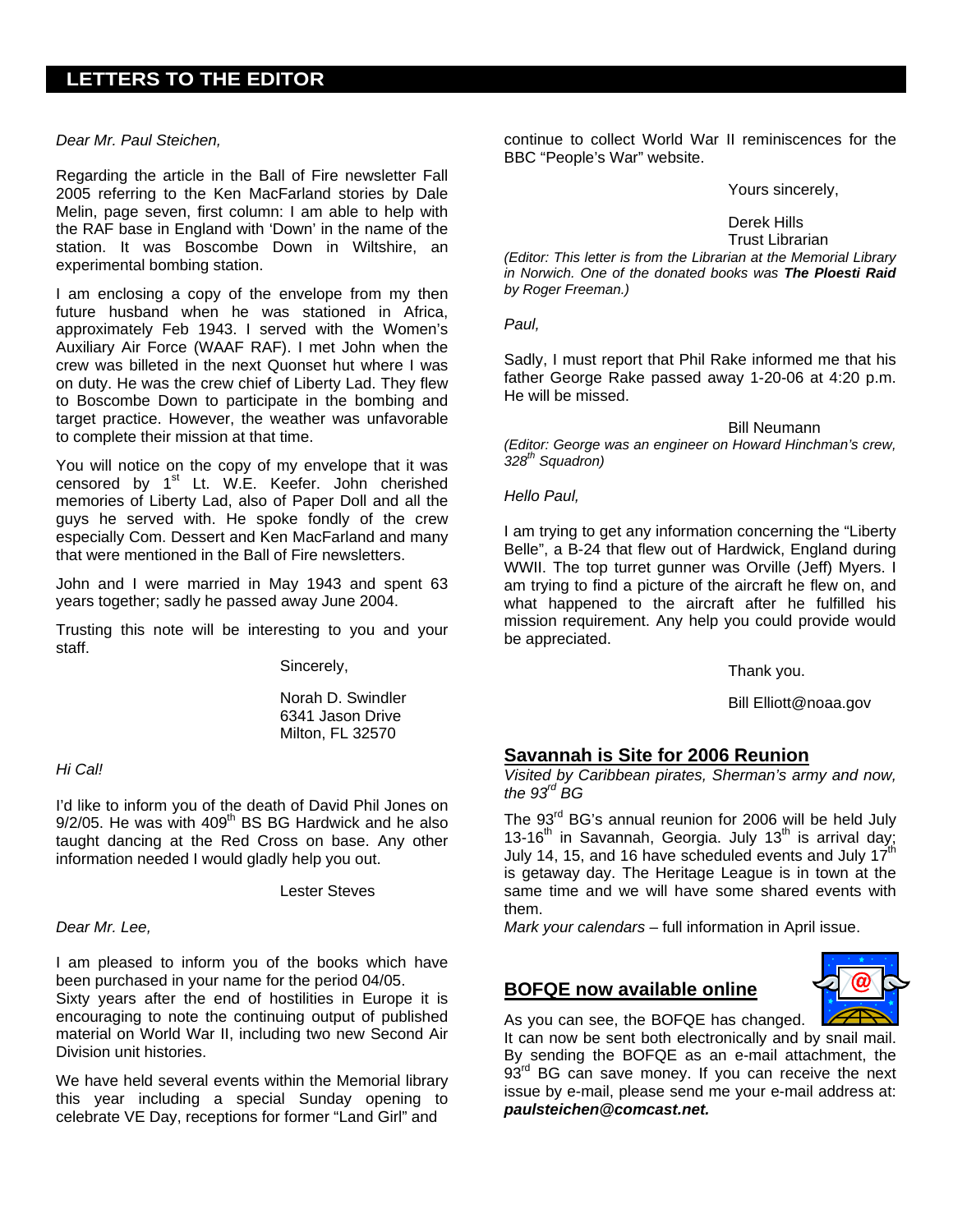# **As I Saw It**

*(The following excerpt is from the story of his service in WWII by Wayne B. Baker of the 93rd BG)* 

#### The War Years

I went to basic training in Fresno, California and from there they sent me to Santa Monica where we lived in Edgewater Beach Hotel out on Santa Monica Beach and went to school at Northrop Aviation in Eaglewood. The school was run by California flyers, an aviation school. I received my aviation training for both engine and air frame from this aviation school. I took my small arms gun training AT Kearns, Utah. From Kearns, we went to Las Vegas for aerial gunnery training. We flew this training in B-17's using 50-caliber Browning machine guns and shooting at targets towed by other airplanes in the Indian Springs area.

We went from Las Vegas to Murock Dry Lake, which is now Edwards Air Force Base, for phone training in B-24 aircraft. This is where our crew came together and operated as a single unit. We were part of the 330 Squadron, 2<sup>nd</sup> Division. My crew was: Pilot, Clarence O. Bergeson, Co-Pilot, Chesley B. Agee and John R. Bratschie as navigator, Bombardier William J. Anderson. I was the first engineer with the rank of buck sergeant and the ranking non-commissioned officer generally responsible for the enlisted men of the crew. The radio operator was Charles E. Beinbrech, armory gunner was M.I. Boyce, second engineer, Howard C. Coz, third engineer was William M. Heil and gunner was F.C. Spiegel. At this time we picked up a mascot cocker spaniel which was named Eager because he was so eager to get into the plane at any time that any one of us headed toward the plane. He'd jump up into the bomb bay and be ready to go. The Flying Wing was being developed at Murock during the time that we were there. After we finished phase training we went to Sacramento, McClellan Field, and that's where we picked up a B-24. We got a new B-24H series and then flew from there over to Midland Texas and from here to Miami to one of the islands off of the South American continent.

From there we flew to Fortaleza, Brazil which is on the north of the mouth of the Amazon. That was the first time I tasted the real good pineapple. The pineapple you eat has no relationship to real pineapple. It is true with bananas. You've never tasted a banana that's ripened on the tree. Anyway, we had a bad engine oil leak when we got into Fortaleza. I was the engineer and I had an assistant and we changed the gaskets on the engine. We were there about 3-4 days doing the work we had to do on it. We picked up a spider monkey at this time as a second mascot. From Fortaleza we flew across the Atlantic Ocean to Dakar, Africa. This was about a 12 hour trip and we had to put in bomb bay tanks to have enough fuel to make it across.

At Dakar, we saw some interesting things. There were tress that must have been 6-8 feet in diameter (the trunk) but only about four feet high and they had a few little branches, little twigs with a few leaves on each one

of them. That's all the green there was on them. They were more like a mold on the ground. There was so little moisture that they have to stay close to the ground. That was also the reason why there was little vegetation. We stayed overnight and were glad to get out of there. It was extremely hot and eager hated it.

We flew from Dakar, Africa to Marrakech, Morocco and in flying we flew quite low over the mountains. Most of the area between Dakar and Marrakech is a barren desert and there were hills quite high that appeared to be solid rock and yet there would be these nomads living out there and you'd see they had goats or sheep. You couldn't really tell what they were but they have a few animals and yet you couldn't see that there was anything for them to eat at all. It looked just like bare rock.

While in Marrakech we went out to the olive tree orchards where they were watering the olive trees. They'd dug out a big hole in the ground like a bomb crater and they keep scooping it out and the water would fill in the bottom and that's where they'd haul the water out in buckets and water the olive trees. The hole down to the water was12-14 feet deep and might be as big as 25 feet across.

My tail gunner and I got a chance to go to town. As we went into Marrakech we were warned to stay out of the walled city. You weren't allowed to go into the walled portion (old section) of the city and of course the city had expanded out beyond the walls. Anyway, we tried ice cream there and got a little scoop of ice cream about an inch in diameter and it was horrible. It was warm. Evidently, whipped goat's milk and horrible tasting stuff.

In wandering around the town they had lots of knives for sale that were done up in bronze handles. There was a lot of bronze work there, all crudely done. They considered it very decorative but very crudely donenothing of quality that I saw. A little kid, probably 10-12 years old, wanted to show us the city, show us around what was interesting in the city, and I was with my tail gunner at the time, William Heil. Anyway Heil and I went to town together and we hired this kid to take us around and show us the city and we'd go through a building and he'd show us interesting places and after awhile we noticed that we never saw an Americans. There were no soldiers around anyplace and it suddenly dawned on us that maybe we were in the walled city. Because we'd gone through buildings and stuff we'd never seen where we'd gone through a wall, but going into a building and out the other side you could end up in the walled city. So, just about the time we decided we'd better have him take us back to where he got us from a jeep with some MPs showed up. It came down the street to where we were and the kid took off running. So, obviously we knew he had us in a place that we weren't supposed to be. Anyway the MPs picked us up and took us back and while we were waiting to see the Provost Marshall we were sitting in an office there and a soldier came in and told an officer that they had picked up a bunch more of the natives with elephantiasis and various incurable diseases and they now had a truck load and the officer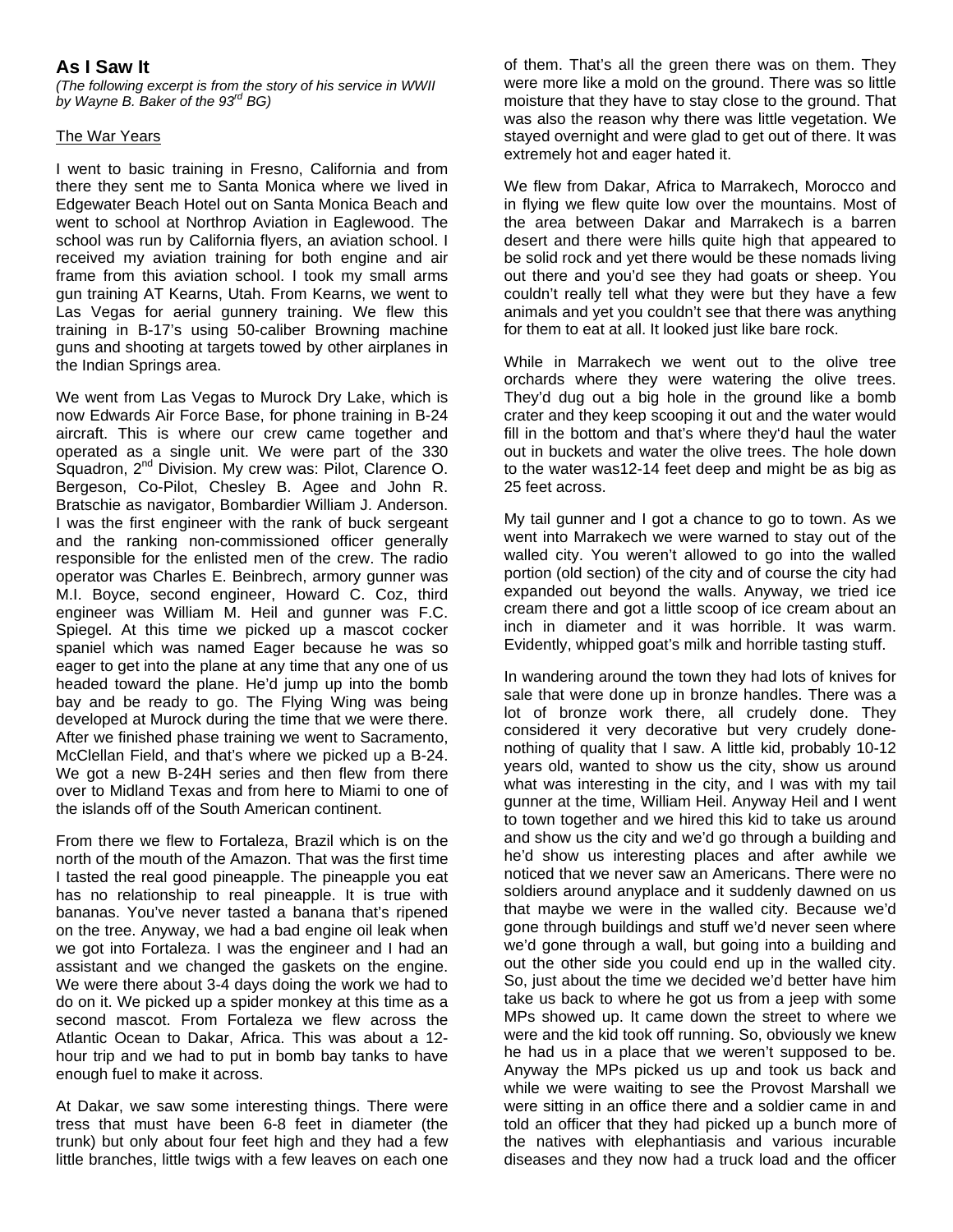said" Well, load them up and haul them out into the desert that you know they not going to get back." So he left and I guess that is what he did. There was a lot of disease there. To get into a lot of the buildings you had to stoop way over as the animal and human manure would build up to the point that the doorway was maybe only four feet high. It was a horrible, dirty place.

The Provost Marshall (The American Military Police) was going to court marshal us. WE tried to convince them that we hadn't done anything. We were in there by mistake. We did not know that we were going into the walled city. He wasn't very well convinced since Heil had his fly open. So he was going to have us court marshaled and the next morning we took off for England. We didn't hear anymore about this.

From Dakar we flew west of Portugal and Spain and into Valley, Wales, England. Valley is the name of a town in Wales. We left our B-24 at Valley. They'd had so many planes shot down that as soon as we landed they took the plane from us to replace planes they'd lost. They also took both of our mascots for quarantine and we never saw them again. From there we crossed by boat to Northern Ireland near Greenwich Castle to get more training as to what to do if you get shot down. What information to destroy and what you could give to the enemy. I still have the maps and papers reflecting some of that information. They also gave us maps for escape and money we could spend in those countries. In other words, you had a little survival pack and they had an interrogation officer that said, "Do not surrender any equipment to the Russians. Treat the Russians the same as you would the Germans, because they are our enemy and we know that when we finish with the Germans we'll have to whip the Russians. So treat the Russians like enemies." In Ireland it was mainly preparation for what you should do if you get shot down, where you could go and how to contact the underground and things like this.

After North Ireland we went to Norwich, Norfolk , which is on the eastern side of England and probably two or three hundred miles north of Dover and within fifty miles of the North Sea, The Hardwick Aerodrome Air Corps Base was located fifteen miles out of town. This was now spring of 1944. I flew my first mission over Orleans Bricy on May 23, 1944. We hit the Lorient sub pens (submarine pens) in France.

*Wayne Baker* 

# **Cal Stewart Ailing**

93<sup>rd</sup> BG historian Cal Stewart, who recently savored the success of the Ben Kuroki Medal Award, has not been feeling well and was forced to miss our reunion. A card from his fellow 93<sup>rd</sup> BG members would surely cheer him up. His address:

> *Cal Stewart 7202 Van Dorn #37 Lincoln, NE 68506*

## **BOFQE Available in CD**

Many thanks to Will Paine for producing a CD with all of the previous 50 editions of the Ball of Fire. It is available from him for \$10 which includes shipping and handling. Send order to:

> *Wilmer Paine, Jr. 2221 W. Sunset Dr. Stillwater, OK 74074*

# **Folded Wings**

George Rake David Phil Jones Roger Freeman (Author, Historian, English Friend)

## **Reunion Recap**

The 2005 93<sup>rd</sup> BG reunion held in San Diego over the Veteran's Day weekend and our 93<sup>rd</sup> BG vets were Grand Marshals of the San Diego Veterans Day parade. Leading the parade from the top of a red double Decker bus was one great moment from our reunion. Another great moment was our Ben Kuroki Banquet, which featured a speech by Ben and a preview showing of the Bill Kubota film of Ben's life. Ben gave his speech early on so he could relax and enjoy the rest of the banquet.

The Kubota film was very well done and stirred up hope that it soon would be shown to a wider audience via public broadcasting TV. Ben received the Distinguished Service Medal earlier in the year at a ceremony in Lincoln, Nebraska.

At another banquet, we had a guest speaker, Gen. Bob Cardenas, a B-24 pilot, shot down on his  $20<sup>th</sup>$  mission. Gen. Cardenas went on to play a key role in American aviation. He was a test pilot after the war and was part of the team along with Chuck Yeager that created aviation history with the first supersonic flight. With a sly wit and a slide show, Bob presented the history of that 1<sup>st</sup> historic supersonic flight.

As a group, we went on a San Diego harbor cruise with a buffet and attended the dedication of a Bronze B-24 at the Veteran's Memorial garden. At this event, we learned the one clap-clap and the importance of always thanking your wife when you get a chance. The one clap-clap doesn't seem likely to leave San Diego and storm the nation.

As always enjoying the company of other  $93<sup>rd</sup>$  BG members seemed to be the most enjoyable. We had a poolside hospitality room that worked well as the meeting spot between events. Other than the drunk woman who woke up many at 2 a.m., the hotel and its facilities seemed topnotch. The food seemed a little better than usual. It was a high spirited reunion with lots of laughs and friendship. We are blessed to have so many great people in the 93<sup>rd</sup> BG.